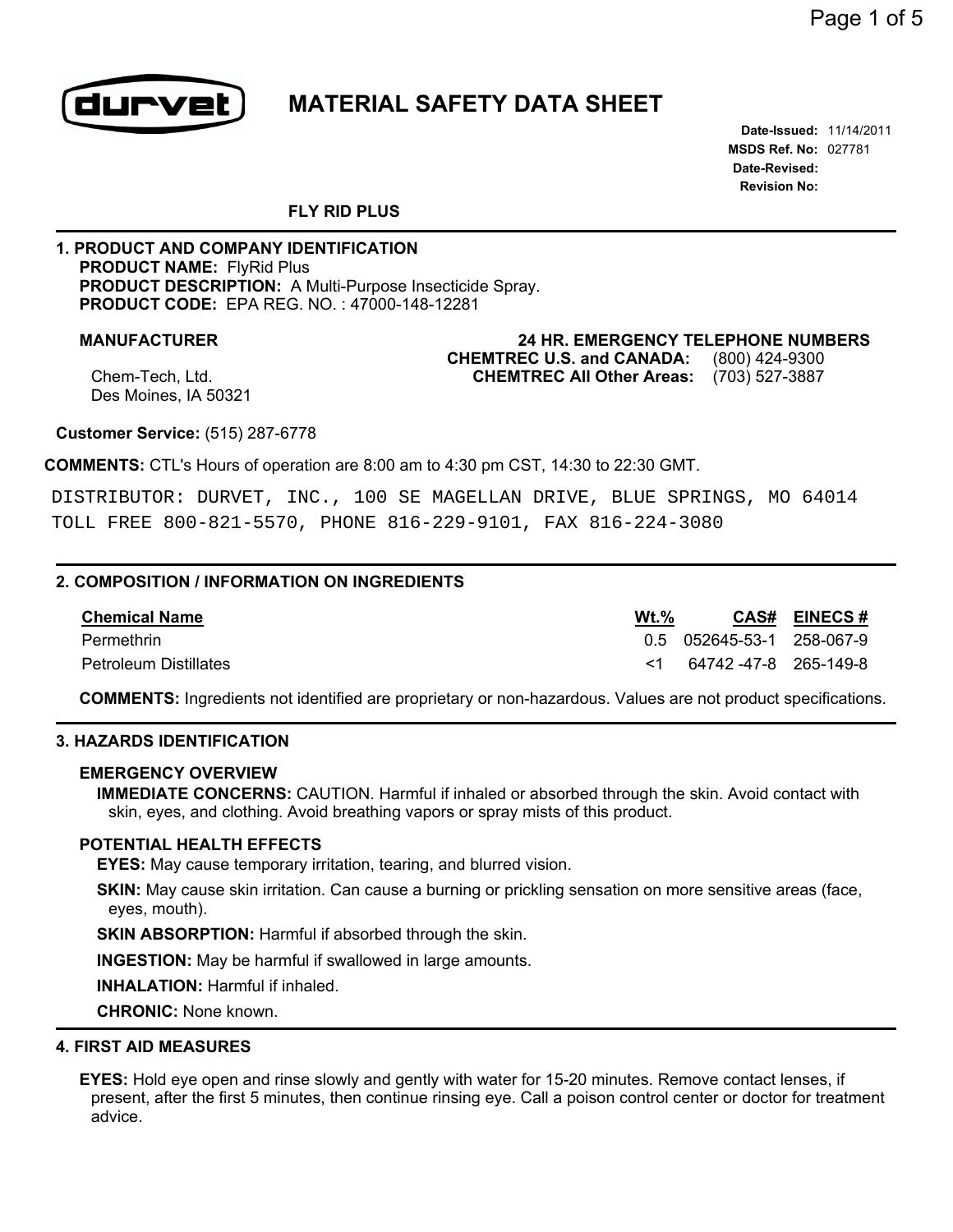**SKIN:** Take off contaminated clothing. Rinse skin immediately with plenty of water for 15-20 minutes. Call a poison control center or doctor for treatment advice.

- **INGESTION:** If swallowed, IMMEDIATELY call a poison control center or doctor for treatment advice. DO NOT give any liquid to the person. Do not induce vomiting unless told to do so by a poison contol center or a doctor. Never give anything by mouth to an unconscious person.
- **INHALATION:** Remove affected person to fresh air. If person is not breathing, call 911 or an ambulance, then give artificial respiration, preferably mouth-to-mouth if possible. Call a poison control center or doctor for further treatment advice.
- **NOTES TO PHYSICIAN:** For skin effects, a highly efficient therapeutic agent for pyrethroid exposure is topical application of tocopherol acetate (Vitamin E).

### **5. FIRE FIGHTING MEASURES**

**FLASHPOINT AND METHOD:** > 93.3°C (200°F)TAG Closed Cup

**FLAMMABLE CLASS:** This product is NOT classified as flammable or combustible by OSHA.

**EXTINGUISHING MEDIA:** Use water spray, foam, carbon dioxide or dry chemical.

**HAZARDOUS COMBUSTION PRODUCTS:** This product is classified as noncombustible, however in the exteme temperatures that fires may produce, some of the constituents of this formumla may combust to give off such gases as carbon dioxide, carbon monoxide, nitrogen oxides, hydrogen chloride, and chlorine gas.

**FIRE FIGHTING PROCEDURES:** Use a full-faced self-contained breathing apparatus along with full protective gear. Keep nearby containers and equipment cool with a water stream.

# **6. ACCIDENTAL RELEASE MEASURES**

**SMALL SPILL:** Stop release, if possible without risk. Dike or contain release, if possible, and if immediate response can prevent further damage or danger. Isolate and control access to the release area. Take actions to reduce vapors. Absorb with appropriate absorbent such as sand, or vermiculite. Clean spill area of residues and absorbent.

**LARGE SPILL:** Stop release, if possible without risk. Dike or contain release, if possible, and if immediate response can prevent further damage or danger. Isolate and control access to the release area. Take actions to reduce vapors. Collect product into drums, storage tanks, etc., via drains, pumps, etc. Absorb with appropriate absorbent such as sand or vermiculite. Clean spill area of residues and absorbent.

# **ENVIRONMENTAL PRECAUTIONS**

**WATER SPILL:** Contains pyrethroids which are toxic to fish and other aquatic invertebrates. Contaminated absorbent and wash water should be disposed of according to local, state/provincial and federal/national regulations.

# **7. HANDLING AND STORAGE**

**GENERAL PROCEDURES:** Do not use near heat, open flame, or any other ignition source.

**HANDLING:** Take prudent precautions to avoid contact with skin, eyes, and clothing. Mechanical ventilation should be used when handling this product in enclosed spaces. Avoid breathing vapors or spray mists of this product. Wearing a respirator is not normally required when handling this product, but recommended in the absence of proper mechanical ventilation. Do not contaminate water, food or feedstuffs, by storage, handling, or by disposal. Read and observe all precautions and instructions on the label.

**STORAGE:** Store in a cool, dry place. Keep container closed. Do not use or store near heat, open flame, ignition sources, or near strong acids, bases, and oxidizers. Emptied containers may retain product residues.

KEEP OUT OF REACH OF CHILDREN.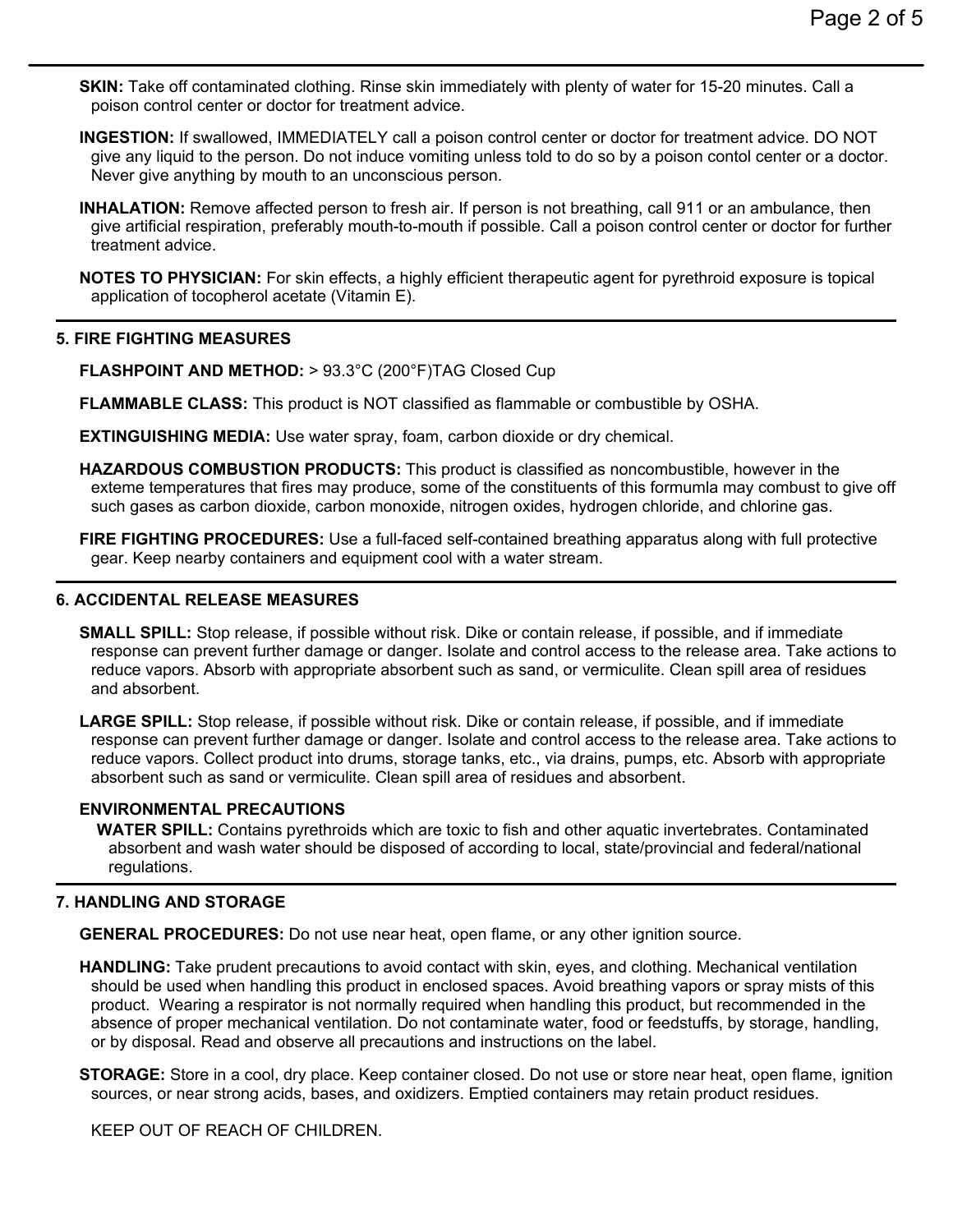**EXPOSURE LIMITS**

# **8. EXPOSURE CONTROLS / PERSONAL PROTECTION**

# **EXPOSURE GUIDELINES:**

# **OSHA HAZARDOUS COMPONENTS (29 CFR 1910.1200)**

|                              |     | <b>EXPOSURE LIMITS</b> |  |          |  |                                 |                                                                   |
|------------------------------|-----|------------------------|--|----------|--|---------------------------------|-------------------------------------------------------------------|
|                              |     |                        |  |          |  | OSHA PEL ACGIH TLV Supplier OEL |                                                                   |
|                              |     |                        |  |          |  |                                 | ppm mg/m <sup>3</sup> ppm mg/m <sup>3</sup> ppm mg/m <sup>3</sup> |
| Permethrin                   | TWA |                        |  |          |  |                                 | 10                                                                |
| <b>Petroleum Distillates</b> |     | <b>TWA</b> None        |  | None 200 |  | 100                             | 525                                                               |

**ENGINEERING CONTROLS:** Mechanical ventilation should be used when handling this product in enclosed spaces. Local exhaust ventilation may be necessary.

# **PERSONAL PROTECTIVE EQUIPMENT**

**EYES AND FACE:** Take prudent precautions to avoid contact with eyes.

**SKIN:** Take prudent precautions to avoid contact with skin and clothing.

**RESPIRATORY:** Wearing a respirator is not normally required when handling this product. Use in well ventilated areas. Take prudent precautions to avoid breathing vapors and/ or spray mists of this product.

#### **WORK HYGIENIC PRACTICES:** DO NOT SMOKE, EAT, OR DRINK, OR APPLY COSMETICS IN WORK AREA!

Wash promptly if skin becomes contaminated. Wash at the end of each work shift and before eating, smoking, or using the toilet.

# **9. PHYSICAL AND CHEMICAL PROPERTIES**

**PHYSICAL STATE:** Liquid **ODOR:** Slight odor of petroleum distillates. **APPEARANCE:** Milky emulsion. **COLOR:** White **pH:** 7.5 **VAPOR PRESSURE:** Not Available **VAPOR DENSITY:** Heavier than air. **BOILING POINT:** Not Available **FREEZING POINT:** Not Available **MELTING POINT:** Not Available **SOLUBILITY IN WATER:** Partially miscible in water. **DENSITY:** Not Determined **SPECIFIC GRAVITY:** 0.999 (Water = 1) Hydrometer @ 20°C (68°F) **VISCOSITY:** 6.83CPS at 23°C (73.4°F) Brookfield **(VOC):** <1 %

# **10. STABILITY AND REACTIVITY**

# **STABLE:** YES

# **HAZARDOUS POLYMERIZATION:** NO

**CONDITIONS TO AVOID:** Not compatible with strong acids or bases. Not compatible with strong oxidizers.

**HAZARDOUS DECOMPOSITION PRODUCTS:** May decompose under fire or extreme temperatures to give off toxic Chlorine gas, Hydrogen Chloride, as well as Carbon Monoxide, Carbon Dioxide, and Nitrogen Oxides.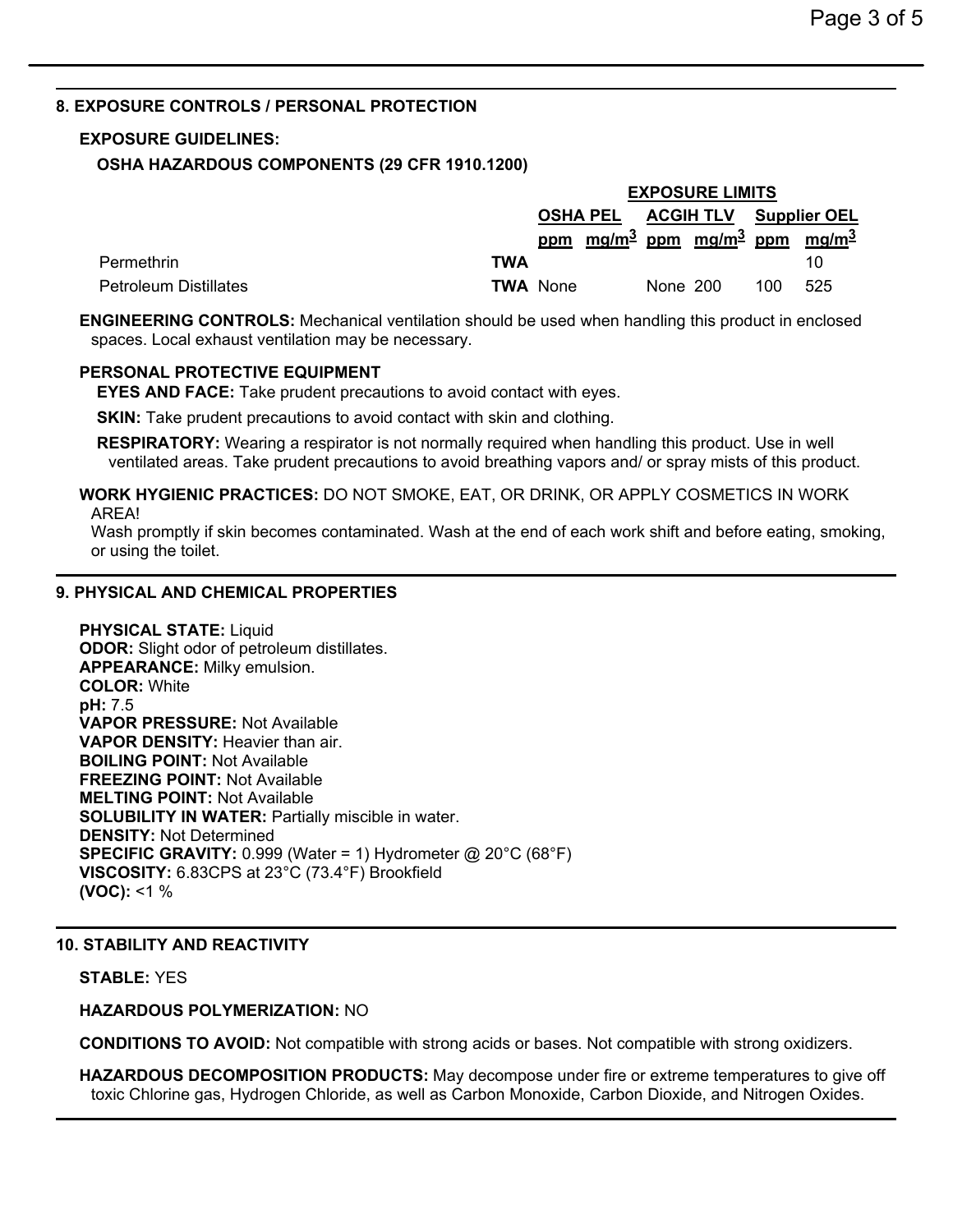#### **11. TOXICOLOGICAL INFORMATION**

# **ACUTE**

Acute toxicological data not available.

#### **GENERAL COMMENTS:** No data available.

**COMMENTS:** None of the components present in this material at concentrations equal to or greater than 0.1% are listed by IARC, NTP, OSHA or ACGIH as being carcinogens.

#### **12. ECOLOGICAL INFORMATION**

**ENVIRONMENTAL DATA:** Environmental data not available for this product.

**ECOTOXICOLOGICAL INFORMATION:** This product is extremely toxic to fish and other aquatic invertebrates. Do not add directly to water, to areas where surface waters are present or to intertidal areas below the mean high water mark. Do not contaminate water when disposing of equipment wash waters. Apply the product only as specified on this label.

#### **13. DISPOSAL CONSIDERATIONS**

#### **DISPOSAL METHOD:**

IF EMPTY:

Do not reuse this container. Place in trash or offer for recycling if available.

IF PARTIALLY FILLED:

Call your local solid waste agency or 1-800-CLEAN-UP for disposal instructions. Never place unused product down any indoor or outdoor drain.

**RCRA/EPA WASTE INFORMATION:** None of the ingredients in this product appear on the RCRA lists (40 CFR 261.24, 40CFR 251.33) or CERCLA Hazardous Substance list (40 CFR Part 302 Table 302.4)

# **14. TRANSPORT INFORMATION**

#### **DOT (DEPARTMENT OF TRANSPORTATION)**

**PROPER SHIPPING NAME:** Insecticides, Insect or Animal Repellent, Liquid, N.O.S. **PRIMARY HAZARD CLASS/DIVISION:** Non-Hazardous **OTHER SHIPPING INFORMATION:** This material is considered to be NON-HAZARDOUS by DOT regulations.

**AIR (ICAO/IATA) PROPER SHIPPING NAME:** Insecticides, Insect or Animal Repellent, Liquid, N.O.S. **PRIMARY HAZARD CLASS/DIVISION:** Non-Hazardous

**VESSEL (IMO/IMDG) PROPER SHIPPING NAME:** Not Available

# **15. REGULATORY INFORMATION**

#### **UNITED STATES**

**SARA TITLE III (SUPERFUND AMENDMENTS AND REAUTHORIZATION ACT)**

**311/312 HAZARD CATEGORIES:**

**FIRE:** NO **PRESSURE GENERATING:** NO **REACTIVITY:** NO **ACUTE:** YES

**313 REPORTABLE INGREDIENTS:** This product contains no SARA Title III Section 313 chemicals that exceed the reporting limits.

#### **302/304 EMERGENCY PLANNING**